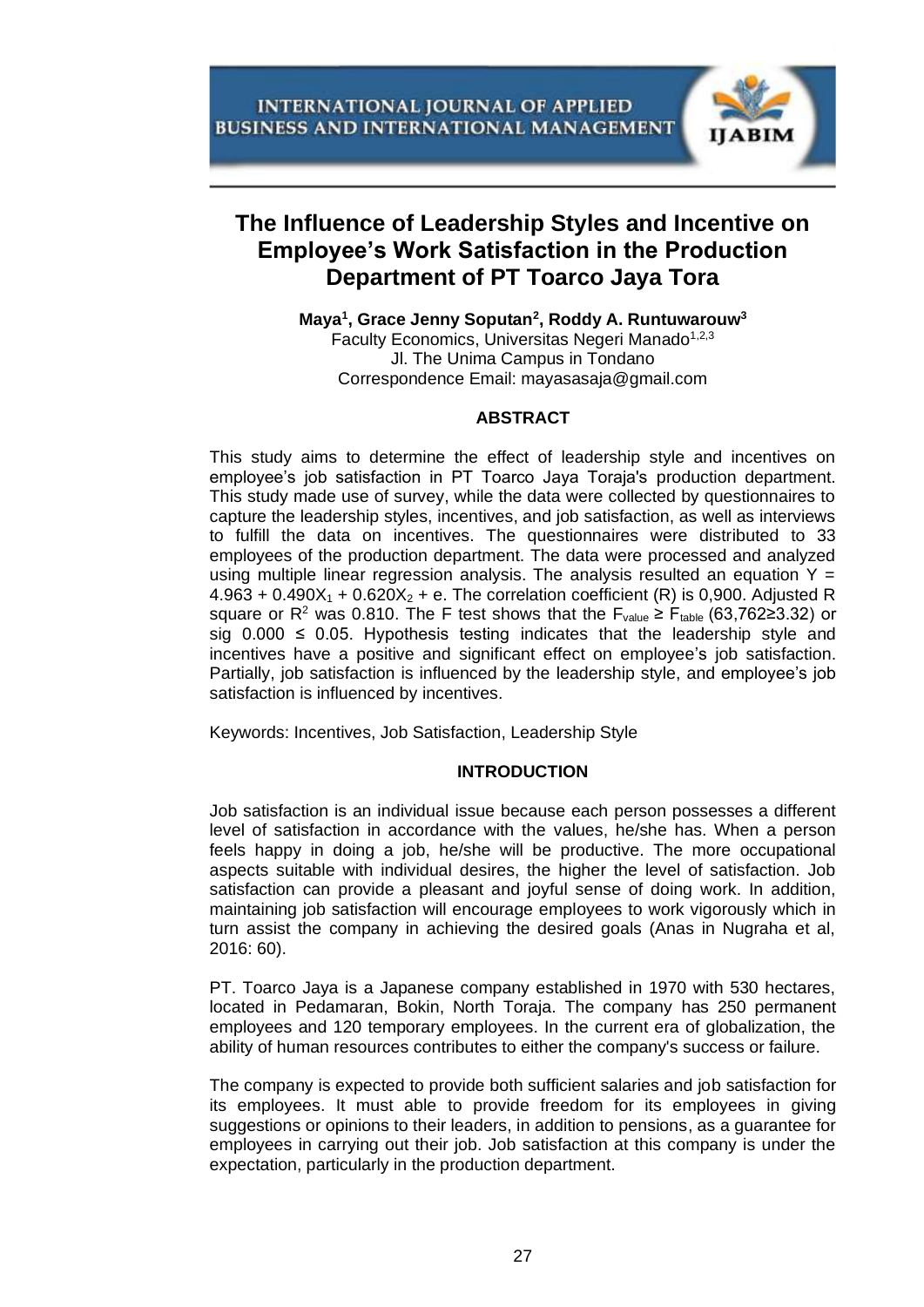

This is attributable to several factors. For instance, the provision of incentives is considered unfair since it is out of proportion to their jobs. Furthermore, job placement is inconsistent with what an employee is good at. Obviously, it is one of the factors driving job satisfaction for an employee. In addition, work equipments are inadequate. Some of them are perishable due to their age. Workload is another factor. The employees feel unable to accomplish the given assignments since they are complicated and need to be completed without help from others.

Similarly, the work condition and environment are not ideal since good cooperation between employees is non-existent. Comfort and happiness bring a positive impact at work. Leader attitude is the other important factor in job satisfaction. The company's leadership is considered underwhelmed for the leaders fail to set a fine example in leadership.

# **Formulation of the problem**

- 1. Is employee's job satisfaction influenced by leadership styles?
- 2. Is employee's job satisfaction affected by the provision of incentives?
- 3. Is employee job satisfaction influenced by leadership styles and incentives?

The objectives of this research are:

- 1. To determine the effect of leadership style and incentives on employee's job satisfaction in PT Toarco Jaya Toraja's production department,
- 2. To determine the effect of incentives on employee's job satisfaction in PT. Toarco Jaya Toraja's production department,
- 3. To determine the influence of leadership style and incentives on employee's job satisfaction in PT. Toarco Jaya Toraja's production department.

### **Job Satisfaction**

According to Robbins and Judge in Wibowo (2013: 131), job satisfaction is a positive feeling about work as a result of evaluating its characteristics. Positive feelings will come to exist, in addition to environmental factors, when employees realize that their jobs satisfy their expectations.

Dole and Schroeder in Koesmono (2005: 169) stated that job satisfaction is an individual's feelings and reactions to her/his work environment. Happiness determines the results of one's work.

Meanwhile, according to Smith and Kendall in Ruvendi (2005: 18) stated that job satisfaction is an employee's feelings about his/her job. Someone's feelings about his/her job could be either positive or emotional.

Those opinions lead to a conclusion that job satisfaction is a feeling of either pleasure or displeasure, either a positive or negative attitude toward a work environment, as well as a performance driving factor that arises from a person in carrying out their duties and assuming responsibilities in the organization.

According to Hasibuan in Sari (2015: 5), job satisfaction indicators include:

- 1. Loving the Job
- 2. Work Morale
- 3. Discipline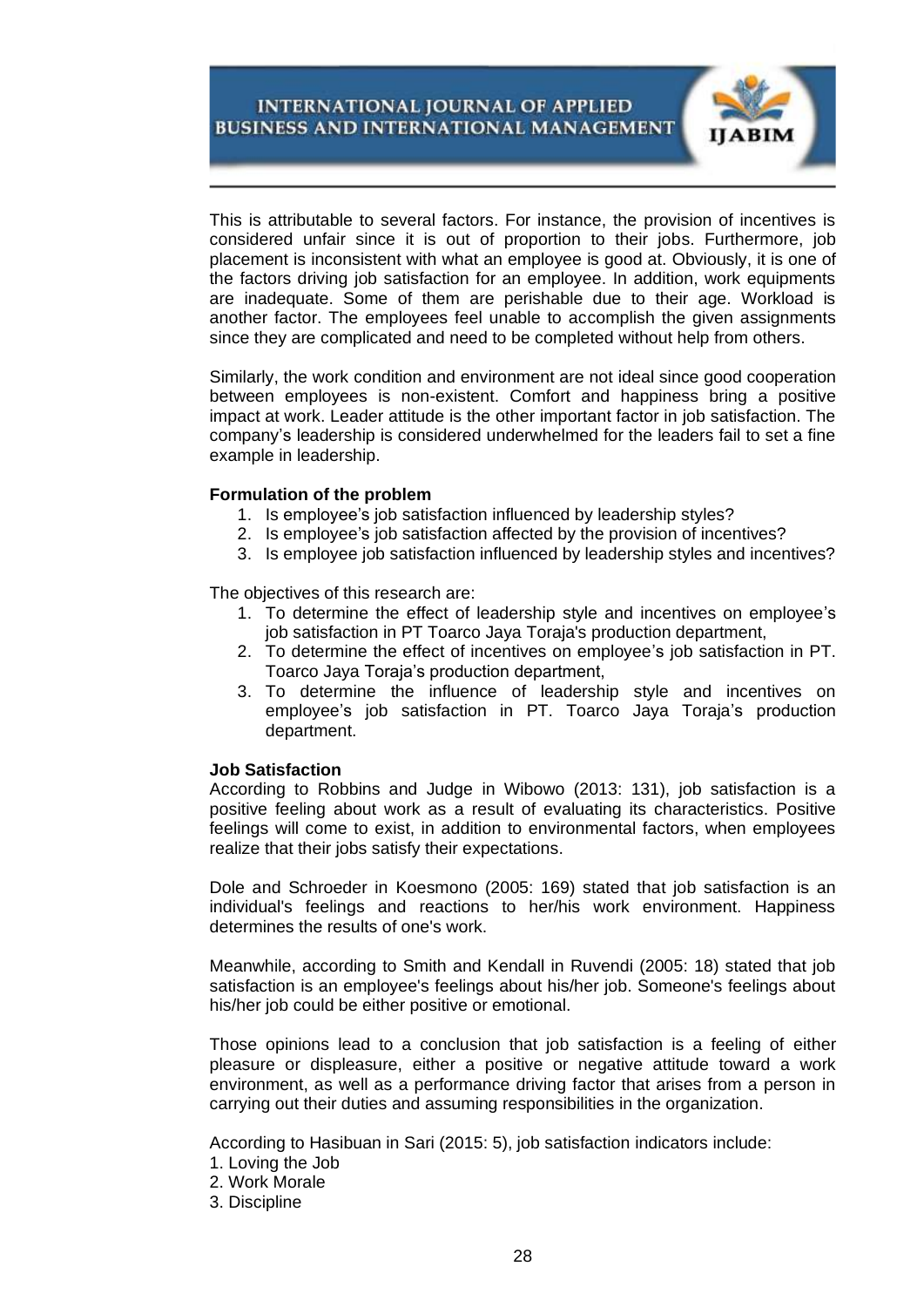

4. Work performance.

According to Eid & Larsen, in Ariati (2010: 118), the factors that affect job satisfaction are as follows:

- 1. Rewards
- 2. Promotion
- 3. Colleagues
- 4. Supervision
- 5. Jobs.

# **Leadership Style**

According to Stoner in Antou (2013: 153), leadership style is a variety of behavioral patterns favored by leaders in the process of directing and influencing their workers. Leaders' behavior is a role model for their subordinates, for leaders not only give direction or orders but also set a good example. Nawawi in Junaedi et al, (2013: 128) argued that leadership style is the behavior that leaders use to influence others through the thoughts, feelings, attitudes, and behavior of their organizations. Exhibiting those behaviors, leaders are expected to be able to encourage their subordinates accomplish their jobs.

Rivai & Mulyadi in Sariadi (2013: 33), said that style means attitude, behavior, positive attitude, good gestures, strength and ability to do good. Leadership style is not only an attitude someone has in carrying out their duties, but also an ability to move others to put their job together.

These opinions draw a conclusion that the leadership style is a way, attitudes, behavior, and norms to influence others to do work, to achieve the goals of the organization.

According to Astuti in Satiawaty (2014: 20), indicators of the leadership style are:

- 1. Paying attention to the subordinates' needs
- 2. Sympathetic to their subordinates
- 3. Building mutual trust
- 4. Having a friendly attitude and fostering subordinate participation in decision making

According to Tannebaum & Warren H. Schmidt in Kadarman (2001: 145), various factors that affect a manager's leadership style are:

- 1. Management Characteristics
- 2. Subordinate Characteristics
- 3. Organizational Characteristics

### **Incentives**

Dessler in Rumandar et al, (2014: 3) stated "Incentives are financial rewards given to employees whose production levels exceed predetermined standards. When someone is able to increase productivity, it will bring benefits to the company." Meanwhile, according to Moekijat in Rumandar et al, (2014: 3), "Incentives are, for simple examples, prizes, bonuses, or other standards as rewards for services to enhance work performance."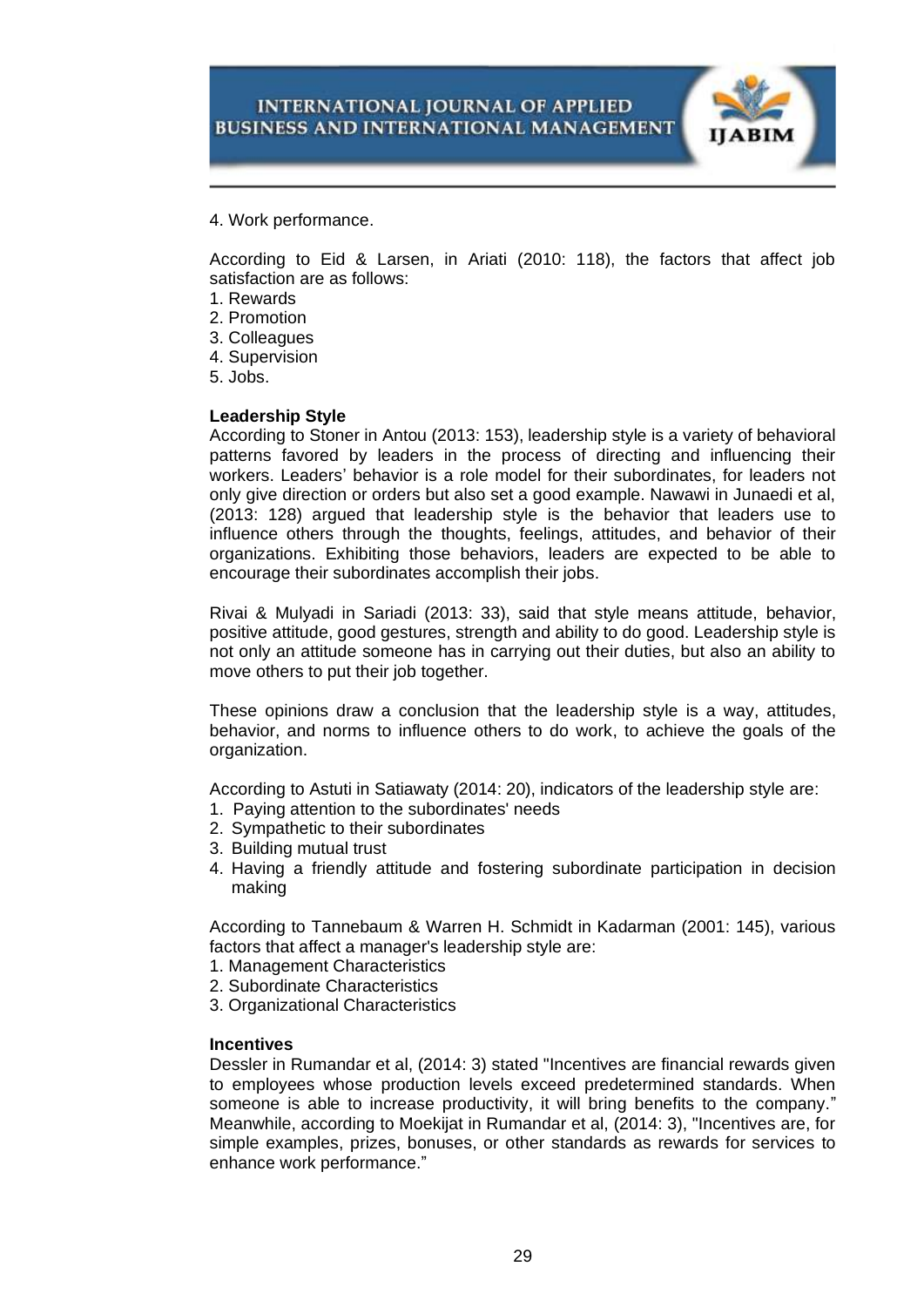

Simamora in Ratnasari et al, (2013: 183) stated that incentives are additional compensations outside the salary or wages provided by the organization. The additional compensation is given to someone for his/her achievements. Hasibuan in Ratnasari (2013: 183) explained that "Incentives are extras given to employees whose performance exceeds the target. Incentives will affect other employees to be enthusiastic to work and be motivated to achieve more for the company."

These conclude that incentives are additional compensations beyond salary or wages, remuneration and the appreciation given to someone for certain achievements or targets. According to Hasibuan in Paradise (2017: 315) indicators of incentives are: social security, bonus, awards, advancement, and promotion.

Suwatno (2011: 175) explained the factors that influence the amount of incentive including:

- 1. Position
- 2. Work Performance
- 3. Company's Profits

The hypotheses to be tested in this study are:

- $H_1$ : Employee's job satisfaction is positively and significantly influenced by the leadership style
- H<sub>2</sub>: Employee's job satisfaction is positively and significantly influenced by incentives
- H3: Employees' job satisfaction is influenced by leadership styles and incentives

### **RESEARCH METHOD**

The research method used in this study is a quantitative approach with surveys. The population is all employees in the production department of PT. Toarco Jaya Toraja, with 33 employees. Samples were taken using the saturated sampling technique.

For data collection, the researchers used the following techniques:

1. Questionnaire, with Likert Scale

2.

| <b>Strongly Agree</b>    |  |
|--------------------------|--|
| Agree                    |  |
| <b>Doubted</b>           |  |
| <b>Disagree</b>          |  |
| <b>Strongly Disagree</b> |  |

3. Interview

It is to capture data unavailable through a questionnaire. It was conducted with the manager of the production department.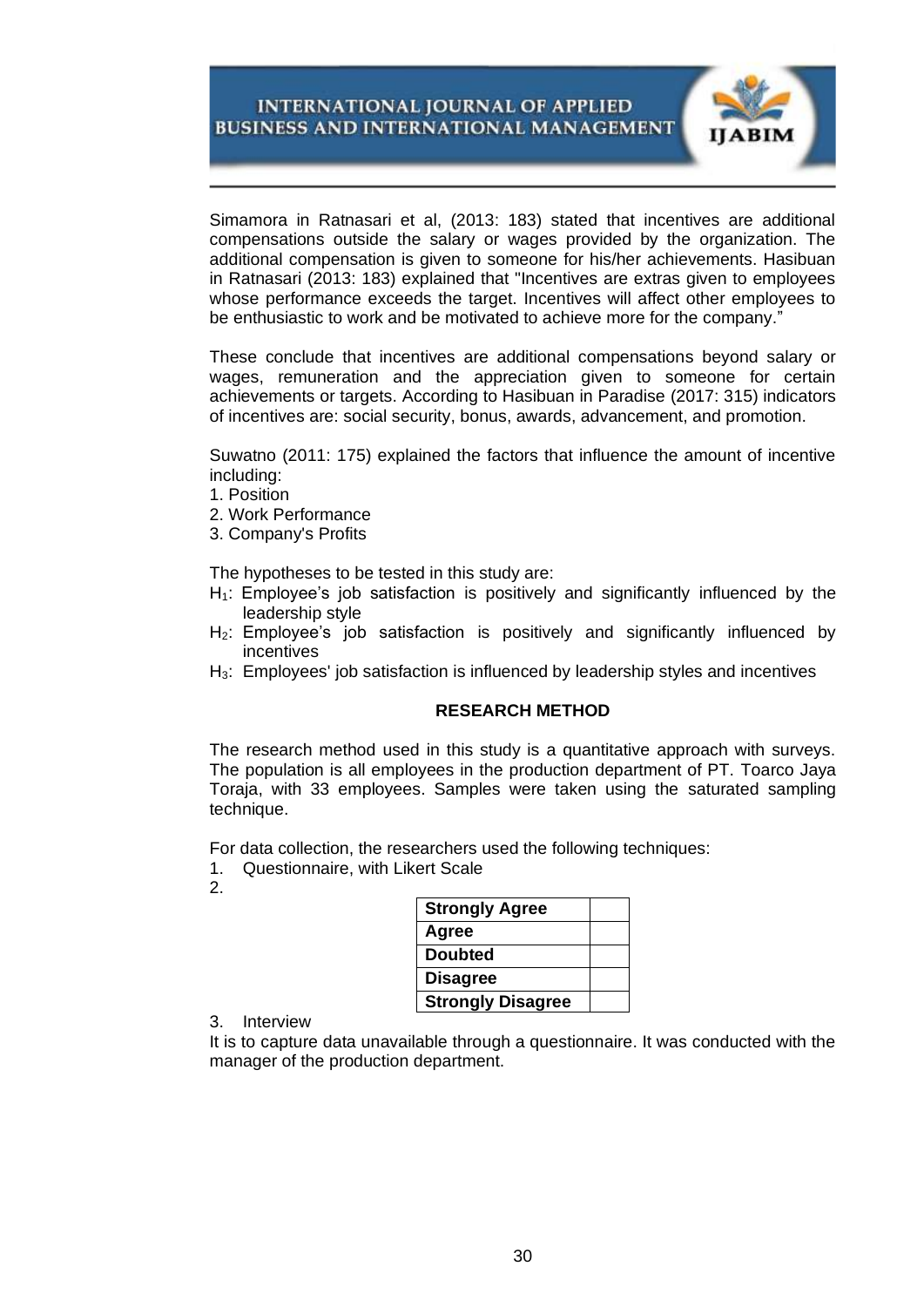

The data were analyzed through:

a. Multiple Regression Test

The formula for multiple linear regression equation is  $Y = a + b_1X_1 + b_2X_2 + e$ Where:

 $Y =$  Job satisfaction

a = Constant (intercept value)

 $b_1$  and  $b_2$  = partial regression coefficient

e = Epsilon / Estimator Error

 $X_1$ = Leadership Style

 $X_2$ = Incentives

b. Data Requirement Test

1. Normality test

Normality test is to see whether the data were normally distributed or not.

2. Linearity Test

Data linearity test is to determine the linearity of relationship between variable X and variable Y.

c. Hypothesis Test

Hypothesis test proposed by using statistics, F test and T test. F test is to examine the effect of simultaneous independent variables, while the T test is to examine the effect of independent variables on a partial or individual basis.

1. Statistical Test

By using the correlation formula according to Sudjana in Wijayanto (2014: 67)

$$
r_{xy} = \frac{n(\Sigma - XY) - (\Sigma - X)(\Sigma - Y)}{\sqrt{(n\Sigma - X^2 - (X)^2(n\Sigma - y^2 - (\Sigma - y)^2)}}
$$

Note:

r<sub>xy</sub>: Correlation coefficient

n : Number of Respondents

x : The values of each item

y : Value of all items

2. Significance Test

By using the t value test

$$
t = \frac{r\sqrt{(n-2)}}{\sqrt{1-r^2}}
$$

Note:

t: t Test Value

r: Correlation Coefficient

r 2: Coefficient of determination

n: Number of Samples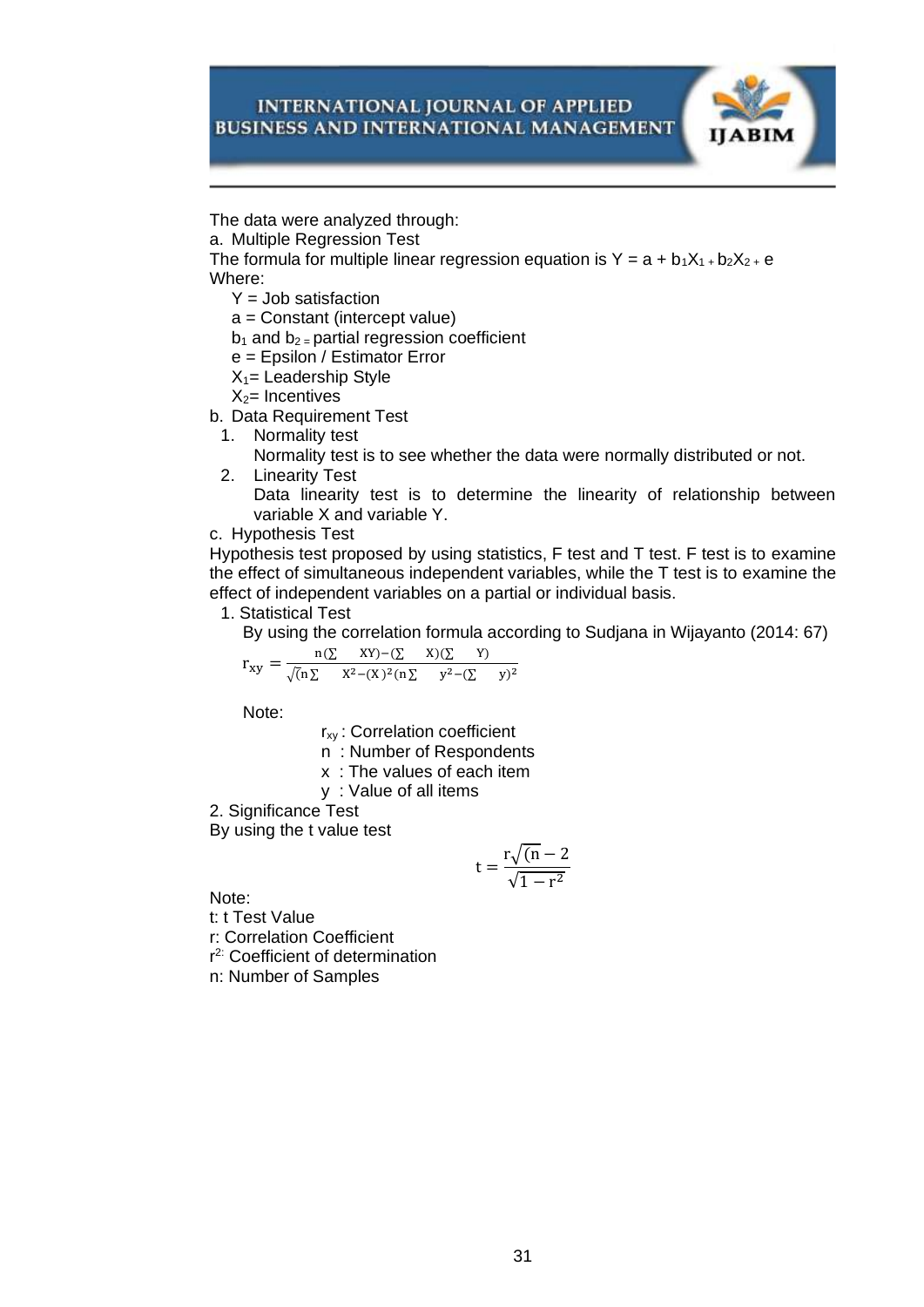

# **RESULTS AND DISCUSSION**

### **Multiple Linear Regression Analysis**

#### **Coefficients<sup>a</sup>**

|                      | Unstandardized<br>Coefficients |            | Standardized<br>Coefficients |       |                   |
|----------------------|--------------------------------|------------|------------------------------|-------|-------------------|
| Models               | В                              | Std. Error | <b>Beta</b>                  |       | Sig.              |
| 1 (Constant)         | 4.963                          | 5.437      |                              | .913  | .369              |
| Leadershi<br>p Style | .490                           | .120       | .387                         | 4.070 | .000              |
| <b>Incentives</b>    | .620                           | .094       | .628                         | 6.613 | .000 <sub>1</sub> |

a. Dependent Variable: Job Satisfaction

Based on the table above, the constant value is 0.913 which implies that, assuming the independent variable is zero, the employee's performance is 0.913. Leadership style (X1) is 4,070, and Incentives (X2) is 6,613, thus the multiple linear regression equation can be formulated as follows:

### **Y = 4.963 + 0.490X1 + 0.620X2 + e**

Where:

**Model**

- $Y =$  Job satisfaction
- a = Constant
- b1, and b2 = Partial regression coefficient

**Correlation Coefficient (R) and Determination (R2)**

- X1 = Leadership Style
- $X2$  = Incentives.
- e = epsilon / estimator error.

| muaci<br><b>Summ</b><br>ary b                         |       |        |          |                 |                   |        |                |    |     |
|-------------------------------------------------------|-------|--------|----------|-----------------|-------------------|--------|----------------|----|-----|
|                                                       |       |        |          |                 | Change            |        |                |    |     |
|                                                       |       |        |          |                 | <b>Statistics</b> |        |                |    |     |
|                                                       |       |        |          |                 |                   |        |                |    | Sig |
|                                                       |       |        |          | Std.            |                   |        |                |    | . F |
|                                                       |       |        |          | Error of        |                   |        |                |    | Ch  |
|                                                       |       | R      | Adjusted | the             | R Square          | F      | df             | df | ang |
| <b>Models</b>                                         | R     | Square | R Square | <b>Estimate</b> | Change            | Change |                | 2  | е   |
|                                                       | .900a | .810   | .797     | 2.161           | .810              | 63.762 | $\overline{2}$ | 30 | .00 |
|                                                       |       |        |          |                 |                   |        |                |    |     |
| e Dredistere: (Censtant) Incontiuse Leadership Ctules |       |        |          |                 |                   |        |                |    |     |

a. Predictors: (Constant), Incentives, Leadership Styles

a. Dependent Variable: Job Satisfaction

Table 4.18 shows an R value of 0.900 which means there is a strong relationship between the leadership style, incentives and job satisfaction. The magnitude of the determination coefficient (R2) is 0.810 or 81%, implying that 81% of the job satisfaction variable can be explained by the leadership style and incentive variables, while 19% is explained by other factors unavailable in this study.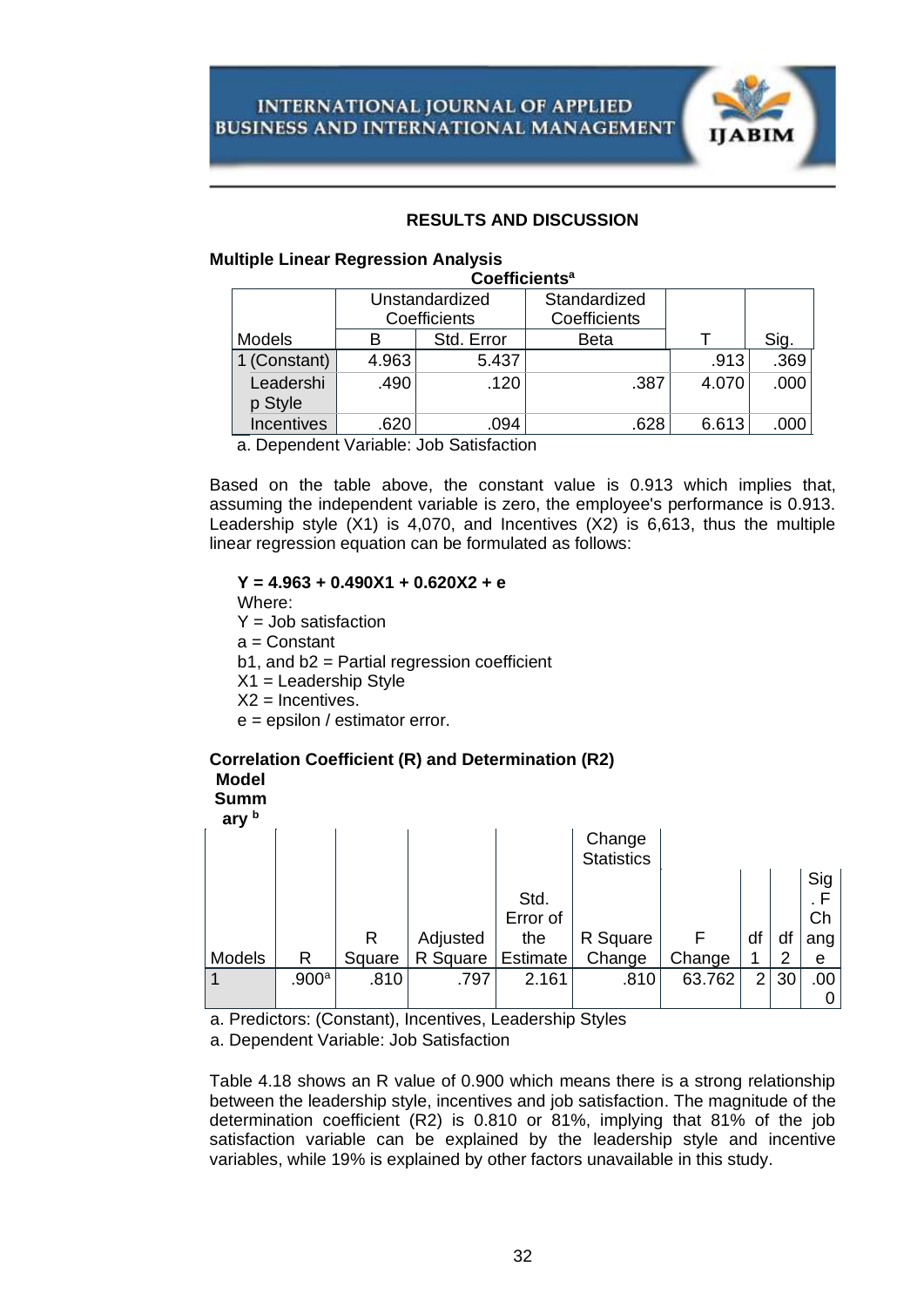

# **Hypothesis Test Results**

**1. F Test (Simultaneously)**

# **ANOVA<sup>a</sup>**

| Models     | Sum of Squares | df | Mean Square |     |    |
|------------|----------------|----|-------------|-----|----|
| Regression | 595.439        |    | 297.720     | 63  |    |
|            |                |    |             | 762 | ∩b |
| Residual   | 140.076        | 30 | 4.669       |     |    |
| Total      | 735.515        | 32 |             |     |    |

a. Dependent Variable: Job Satisfaction

a. Predictors: (Constant), Incentives, Leadership Styles

The table above shows the  $F_{value}$  is 63.762 with a significance value by 0.000. The significance value is lower than 0.05. It concludes that the independent variable is the leadership style  $(X_1)$  and incentives  $(X_2)$  simultaneously affect satisfaction  $(Y)$ on the employees of PT Toarco Jaya Toraja. The proposed hypothesis is accepted. The F test is to compare  $F_{value}$  with  $F_{table}$ .

 $F_{table} = F$  (dk numerator = k), (d denominator = nk-1)

 $=$  Numerator 2, Denominator 33 - 2 - 1 = 30

 $F_{\text{table}} = 3.32$ 

Significance Rule:

If F<sub>value</sub> ≥ F<sub>table</sub>, rejecting H0 means significance and If F<sub>value</sub> ≤ F<sub>table</sub>, accepting H0 means it is not significant with a significant level  $(\alpha) = 0.05$ .

Apparently, 63.762  $\geq$  3.32, receiving H3 and rejecting H0 means that there is a significant influence between the leadership style (X1) and incentives (X2) on the Employees' Satisfaction of PT Toarco Jaya Toraja.

| <b>Correlations</b>     |                            |                            |            |                     |  |  |  |
|-------------------------|----------------------------|----------------------------|------------|---------------------|--|--|--|
|                         |                            | Leadership<br><b>Style</b> | Incentives | Job<br>Satisfaction |  |  |  |
| Lead                    | <b>Pearson Correlation</b> |                            | $.545**$   | $.729$ **           |  |  |  |
| ership                  | Sig. (2-tailed)            |                            | .001       | .000                |  |  |  |
| <b>Style</b>            | N                          | 33                         | 33         | 33                  |  |  |  |
| Incent<br>ives          | <b>Pearson Correlation</b> | .545                       | 1          | $.839**$            |  |  |  |
|                         | Sig. (2-tailed)            | .001                       |            | .000                |  |  |  |
|                         | N                          | 33                         | 33         | 33                  |  |  |  |
| Job<br>satisf<br>action | <b>Pearson Correlation</b> | $.729**$                   | $.839**$   |                     |  |  |  |
|                         | Sig. (2-tailed)            | .000                       | .000       |                     |  |  |  |
|                         | N                          | 33                         | 33         | 33                  |  |  |  |

# **2. T Test (Partially)**

\*\*. Correlation is significant at the 0.01 level (2-tailed).

1) Leadership Style  $(X_1)$  with Satisfaction  $(Y)$ 

The value obtained is 0.729 implying level of a strong relationship between the variables of leadership style and satisfaction. To prove the hypothesis "Is there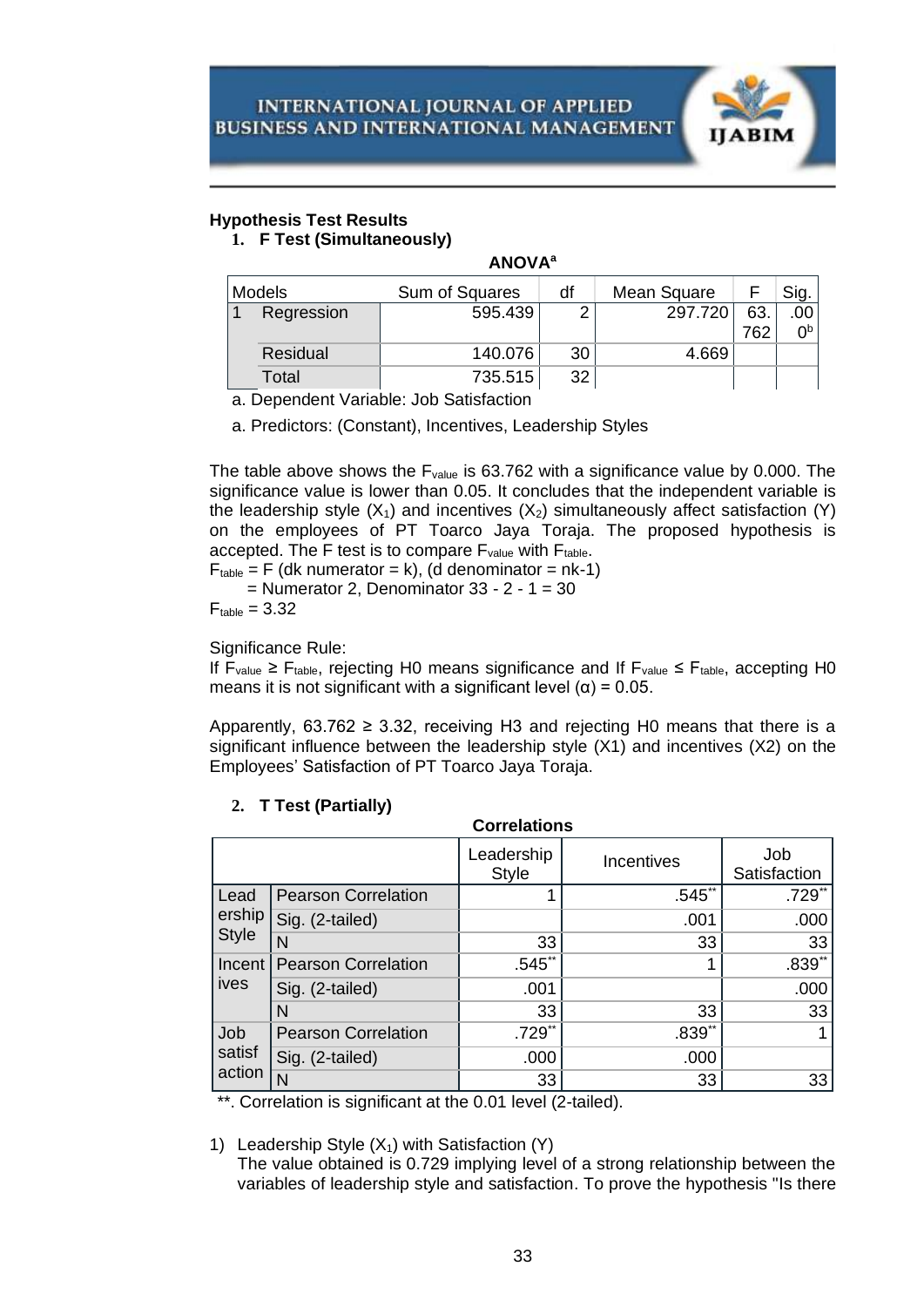

a significant relationship between variable  $X_1$  and Y?", refer the significance value.

2) Incentives  $(X_2)$  towards Satisfaction  $(Y)$ 

The value obtained is 0.839 signifying a fairly strong relationship between Incentive and Satisfaction variables. To prove the hypothesis "Is there a significant relationship between variable  $X_1$  and Y?", refer the significance value.

The table below show the coefficient of leadership style variables and incentives for satisfaction.

|               |                            |                                |            | <b>UUGHIUIGHI</b> J          |       |                |
|---------------|----------------------------|--------------------------------|------------|------------------------------|-------|----------------|
|               |                            | Unstandardized<br>Coefficients |            | Standardized<br>Coefficients |       | Sig            |
| <b>Models</b> |                            | В                              | Std. Error | <b>Beta</b>                  |       | $\blacksquare$ |
|               | (Constant)                 | 4,963                          | 5.437      |                              | .913  | .36            |
|               | Leadership<br><b>Style</b> | .490                           | .120       | .387                         | 4.070 | .00.           |
|               | Incentive                  | ,620                           | ,094       | .628                         | 6.613 | .00            |

# **Coefficients<sup>a</sup>**

a. Dependent Variable: Job Satisfaction

Based on table 4.20, the results of the t test can be concluded as follows:

- 1. T<sub>value</sub> on leadership style variables is greater than t<sub>table</sub> that is 4.070 ≥ 1.697, with a significance value of 0.000  $\leq$  0.05, which means H<sub>a</sub> is received and H<sub>0</sub> is rejected. It can be concluded that the leadership style has a significant effect on job satisfaction of PT Toarco Jaya Toraja employees.
- 2. T<sub>value</sub> on the Incentive variable is greater than t<sub>table</sub> that is 6.613 ≥ 1.697, with a significance value of 0.000  $\leq$  0.05, which means H<sub>a</sub> is accepted, that incentives have a significant effect on job satisfaction for employees

# **Discussions**

1. The Effect of Leadership Style on Employee's Job Satisfaction

Partial hypothesis testing shows that the leadership style has a positive and significant effect on job satisfaction based on the calculation of  $t$  in which the t<sub>value</sub> is 4.070 ≥ t<sub>table</sub> by 1.697 with a significance value of 0.000 ≤ 0.05. This implies the leadership style in the company PT.Toarco Jaya Toraja already excellent although it remains a long way to go. The leaders must pay more attention and show more support to make the employees more enthusiastic in doing their jobs since leadership style is one factor affecting their success.

This argument is consistent with the findings of Ruvendi (2005) stating that there is a significant relationship and influence between leadership style variables and job satisfaction of BBIHP employees.

# 2. The Effect of Incentives on Employee's Job Satisfaction

Partial hypothesis testing shows that incentives have a positive and significant effect on job satisfaction. The calculation of the t test demonstrates the value of t<sub>value</sub> is 6.613  $\geq$  t<sub>table</sub> 1.697 with a significance value of 0.000  $\leq$  0.05 suggesting that the higher the incentives given to employees, the deeper the job satisfaction is.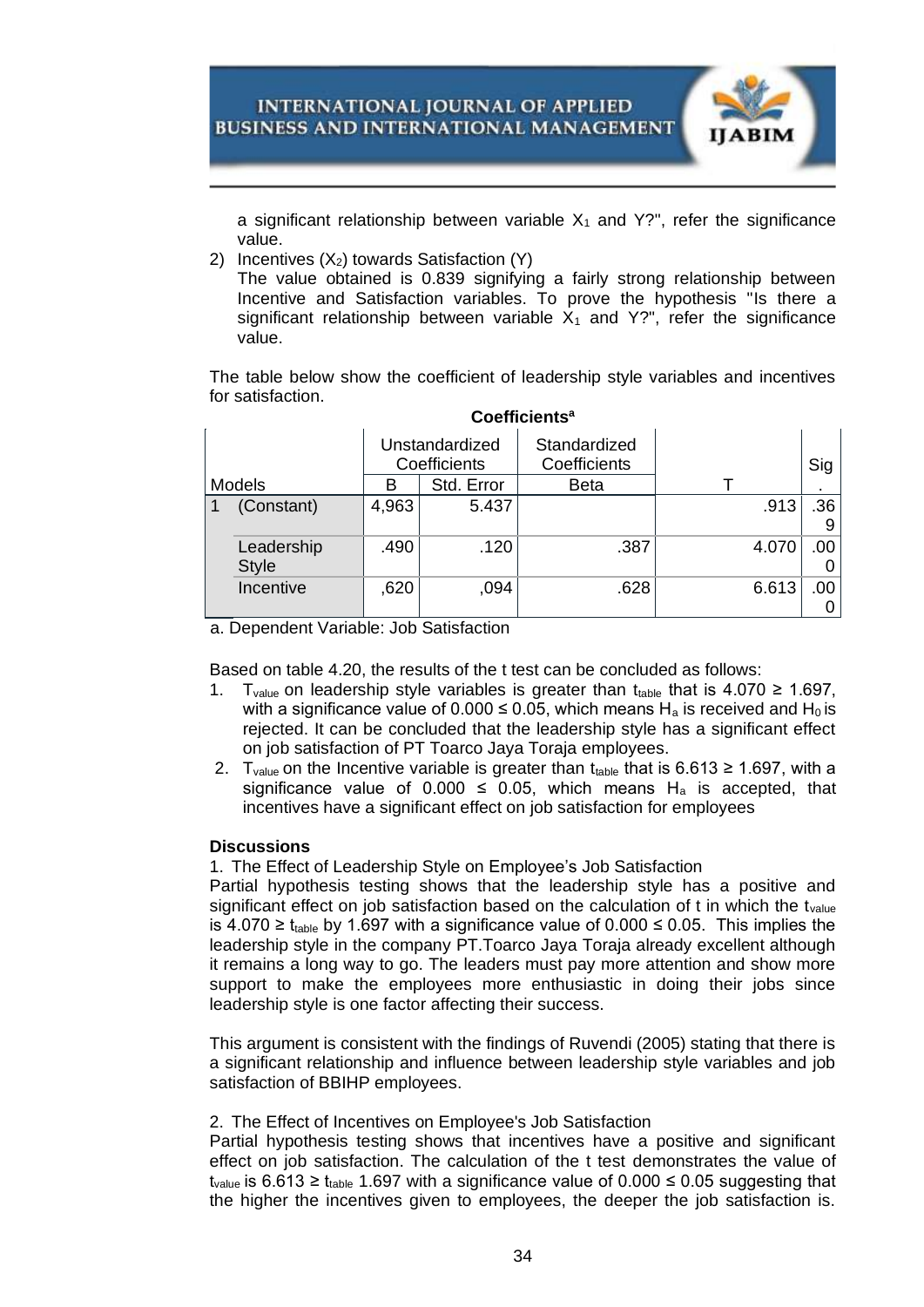

The company must equitably provide incentives to employees in such a way that there is no jealousy among employees. Fair incentives will encourage other employees to be more spirited in working.

This is consistent with the findings of Febrianto (2016) stating that incentives have a positive and significant effect on job satisfaction in C.V. Ambassadors in Semarang.

## 3. The Effect of Leadership Style on Employee's Job Satisfaction

The f test data processing implies that the leadership style and incentive variables simultaneously have a positive and significant effect on employee's job satisfaction where the value of f<sub>value</sub> is 63.762 ≥ t<sub>table</sub> by 3.32 with a significance value of 0.000 ≤ 0.05. This indicates that the leadership style and incentives simultaneously have a positive and significant effect on job satisfaction. This means that the company (1) adopts good leadership style and provides good motivation or support for the employees, for example, by motivating those who have problems; which is then able to (2) increase employees' job satisfaction. For instance, they feel happy doing the tasks responsibly; (3) foster mutual trust between superiors and subordinates. As an illustration, leaders give errands to run outside the office and the employees accomplish them well and on time; (4) create a conducive working environment. As for an example, leaders create a good working atmosphere as well as paying attention to employees in carrying out their tasks. This is to ensure togetherness exist at work; (5) provide security and comfort. As an illustration, the company provides security equipments such as hats in accordance with the existing safety standards at the company; (6) and provide fair incentives. By way of example, leaders give incentives to employees who have achieved certain targets.

# **CONCLUSIONS**

- 1. There is an influence of leadership style on the job satisfaction of PT Toarco Jaya Toraja's employees.
- 2. Incentives have a positive and significant effect on job satisfaction of employees of PT Toarco Jaya Toraja.
- 3. There is a positive and significant influence of the leadership style and incentives to employee's job satisfaction at PT Toarco Jaya Toraja.

This research is limited to the production part. Hopefully, further research will diversify the samples and variables.

### **REFERENCES**

- Ariati. (2010). Subjective well-being (kesejahteraan subjektif) dan kepuasan kerja pada staf pengajar (dosen) di lingkungan fakultas psikologi universitas diponegoro. *Jurnal Psikologi Undip, 8(2)*:117-123.
- Febrianto. (2016). Pengaruh insentif, komunikasi dan lingkungan kerja terhadap kepuasan kerja dan implikasinya terhadap produktivitas kerja di CV. Duta Karya Semarang. *Journal of Management, 2(2).*
- Junaedi, et al. 2013. Pengaruh gaya kepemimpinan, keselamatan dan kesehatan kerja, kepuasan kerja terhadap komitmen organisasional. *Jurnal Profit, 7(1)*:127-135.